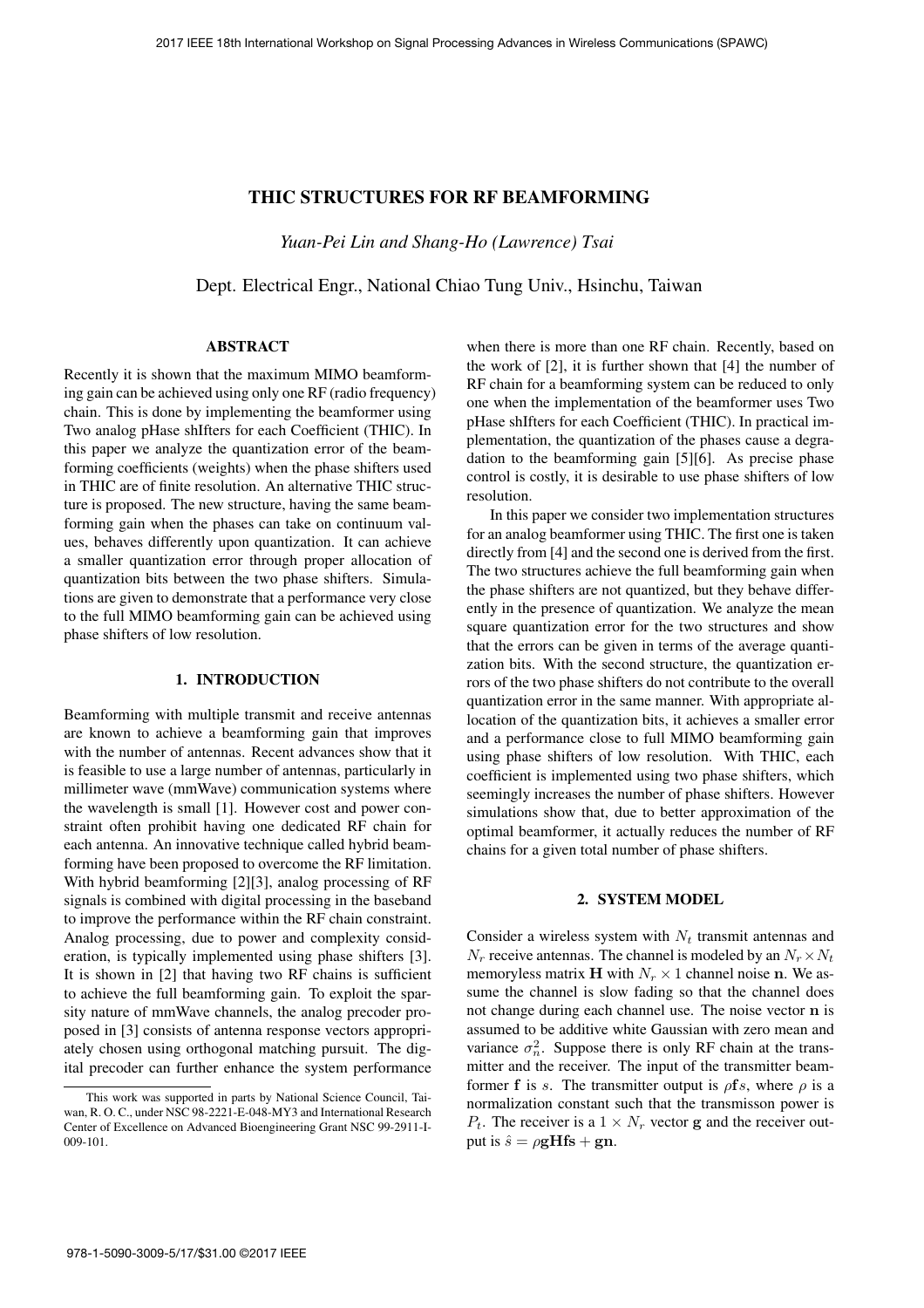

Figure 1: Phase shifter implementation of a beamforming weight, (a) Structure I, and (b) Structure II.

#### 3. QUANTIZATION OF PHASE SHIFTERS

It is shown in [4] that any complex number  $c = re^{j\alpha}$  with modulus  $r < 2$  can be expressed as  $c = e^{j\theta} + e^{j\phi}$ , where

$$
\theta = \alpha - \cos^{-1}(r/2), \quad \phi = \alpha + \cos^{-1}(r/2).
$$

This result suggests that the scaling of a number  $x$  by a coefficient  $c$  can be implemented as in Fig. 1(a). When the phases  $\theta$  and  $\phi$  are quantized to a finite set of values, so is  $c$ . Alternatively, we can express  $c$  as

$$
c = e^{j\theta} (1 + e^{j\phi}), \tag{1}
$$

where  $\theta$  and  $\phi$  are now related to the magnitude and phase of  $c$  in a different manner. The expression in (1) gives rise to the implementation structure in Fig. 1(b), which also uses two phase shifters and a combiner. The two structures in Fig. 1 yield the same result when  $\theta$  and  $\phi$  are not quantized. In the presence of quantization they behave differently. In the following we consider the quantization of a complex coefficient  $c = re^{j\alpha}$  with  $r \leq 2$  for the above two structures by quantizing the phases  $\theta$  and  $\phi$  in Fig. 1. For the convenience of quantization error analysis, the following assumptions are made in the quantization of  $\theta$  and  $\phi$ .

- A1. The quantization errors of  $\theta$  and  $\phi$  are uncorrelated. That is  $\delta_{\theta} = \hat{\theta} - \theta$  and  $\delta_{\phi} = \hat{\phi} - \phi$  are uncorrelated.
- A2. When a phase  $\theta$  is quantized to  $\hat{\theta}$ , the quantization error  $δθ$  is assumed to be uncorrelated with  $θ$ , and uniformly distributed over the interval  $[-\Delta_{\theta}/2, \Delta_{\theta}/2]$ , where  $\Delta_{\theta}$  is the quantization step size.

These two assumptions, commonly used in the analysis of quantization error [7], is generally valid for high rate quantization, eg., the number of quantization bits  $b \geq 4$ . Let  $\theta$  be drawn from an interval of length  $V$  and the number of bits for quantizing  $\theta$  be  $b_{\theta}$ , then  $\Delta_{\theta} = V 2^{-b}$ . In this case the variance of quantization error  $\sigma_{\delta_{\theta}}^2$  is given by

$$
\sigma_{\delta_{\theta}}^2 = \frac{1}{12} \Delta_{\theta}^2 = \frac{V^2}{12} 2^{-2b_{\theta}}.
$$
 (2)

Although high quantizer resolution is assumed in the derivations, we will see in the simulation examples that the result is accurate even in low resolution case.

#### 3.1. Quantization: Structure I

In Structure I, a weight  $c = re^{j\alpha}$  is implemented as  $e^{j\theta}$  +  $e^{j\phi}$ . When  $\theta$  and  $\dot{\phi}$  are quantized to  $\hat{\theta}$  and  $\hat{\phi}$ , the corresponding quantized weight is  $\hat{c} = e^{j\hat{\theta}} + e^{j\hat{\phi}}$ . The quantization error  $E[\hat{c} - c]^2$  can be approximated in terms of the tion error  $E[|\hat{c} - c|^2]$  can be approximated in terms of the quantization errors of  $\theta$  and  $\phi$  as to be given in the following quantization errors of  $\theta$  and  $\phi$  as to be given in the following Lemma.

**Lemma 1** *Consider a random variable*  $c = e^{j\theta} + e^{j\phi}$  *that is quantized by quantizing* θ *and* φ*. With high resolution quantization, the effective mean square error*  $MSE_1 = E[|\hat{c}$ c| 2] *for Structure I can be approximated as*

$$
MSE_1 \approx \sigma_{\delta_{\theta}}^2 + \sigma_{\delta_{\phi}}^2,\tag{3}
$$

where  $\sigma_{\delta_{\theta}}^2$  and  $\sigma_{\delta_{\phi}}^2$  are, respectively, the variances of the *quantization errors*  $\delta_{\theta} = \hat{\theta} - \theta$  *and*  $\delta_{\phi} = \delta_{\phi} - \phi$ *.* 

A proof of Lemma 1 can be found in Appendix A. For  $0 \le r \le 2$  and  $0 \le \alpha < 2\pi$ , the ranges of  $\theta$  and  $\phi$  are both from 0 to  $2\pi$ . Thus the quantization step sizes for quantizing θ and φ are  $\Delta_{\theta} = 2\pi 2^{-b_{\theta}}$  and  $\Delta_{\phi} = 2\pi 2^{-b_{\phi}}$ , where  $b_{\theta}$  and  $b_{\phi}$  are, respectively, the number of bits used for quantizing  $\theta$  and  $\phi$ . Using the variance formula in (2), we obtain the effective quantization error  $MSE_1 = \frac{\pi^2}{3} (2^{-2b_\theta} + 2^{-2b_\phi})$ . In this case, we see the quantization errors  $\delta_2$  and  $\delta_4$  contribute this case, we see the quantization errors  $\delta_{\theta}$  and  $\delta_{\phi}$  contribute equally to the overall MSE. For a given average number of quantization bits b, we can choose  $b_{\theta} = b_{\phi} = b$ .

### 3.2. Quantization: Structure II

Any scalar  $c = re^{j\alpha}$  with modulus  $r \leq 2$  can also be written as  $c = e^{j\theta}(1 + e^{j\phi})$ , where

$$
\theta = \alpha - \cos^{-1}(r/2), \quad \phi = 2\cos^{-1}(r/2).
$$
 (4)

This leads to the implementation in Structure II (Fig. 1(b)). When  $\theta$  and  $\phi$  are quantized to  $\hat{\theta}$  and  $\hat{\phi}$ , the corresponding quantized weight is  $\hat{c} = e^{j\hat{\theta}}(1 + e^{j\hat{\phi}})$ . Like Structure I, the quantization error  $E[\hat{c} - c]^2$  can be approximated in terms quantization error  $E[|\hat{c} - c|^2]$  can be approximated in terms of the quantization errors of  $\theta$  and  $\phi$ of the quantization errors of  $\theta$  and  $\phi$ .

Lemma 2 *Consider the quantization of a random variable*  $c = e^{j\theta}(1 + e^{j\phi})$ . When  $\theta$  and  $\phi$  are quantized to  $\hat{\theta}$  and  $\hat{\phi}$ , effectively c is quantized to  $\hat{c} = e^{j\hat{\theta}}(1 + e^{j\hat{\phi}})$ . With *high resolution quantization, the effective quantization error*  $MSE_2 = E[|\hat{c} - c|^2]$  *for Structure II can be approximated as mated as*

$$
MSE_2 \approx E[r^2]\sigma_{\delta_{\theta}}^2 + \sigma_{\delta_{\phi}}^2,\tag{5}
$$

where  $\sigma_{\delta_{\theta}}^2$  and  $\sigma_{\delta_{\phi}}^2$  are, respectively, the variances of the *quantization errors*  $\delta_{\theta} = \hat{\theta} - \theta$  *and*  $\delta_{\phi} = \hat{\phi} - \phi$ *.*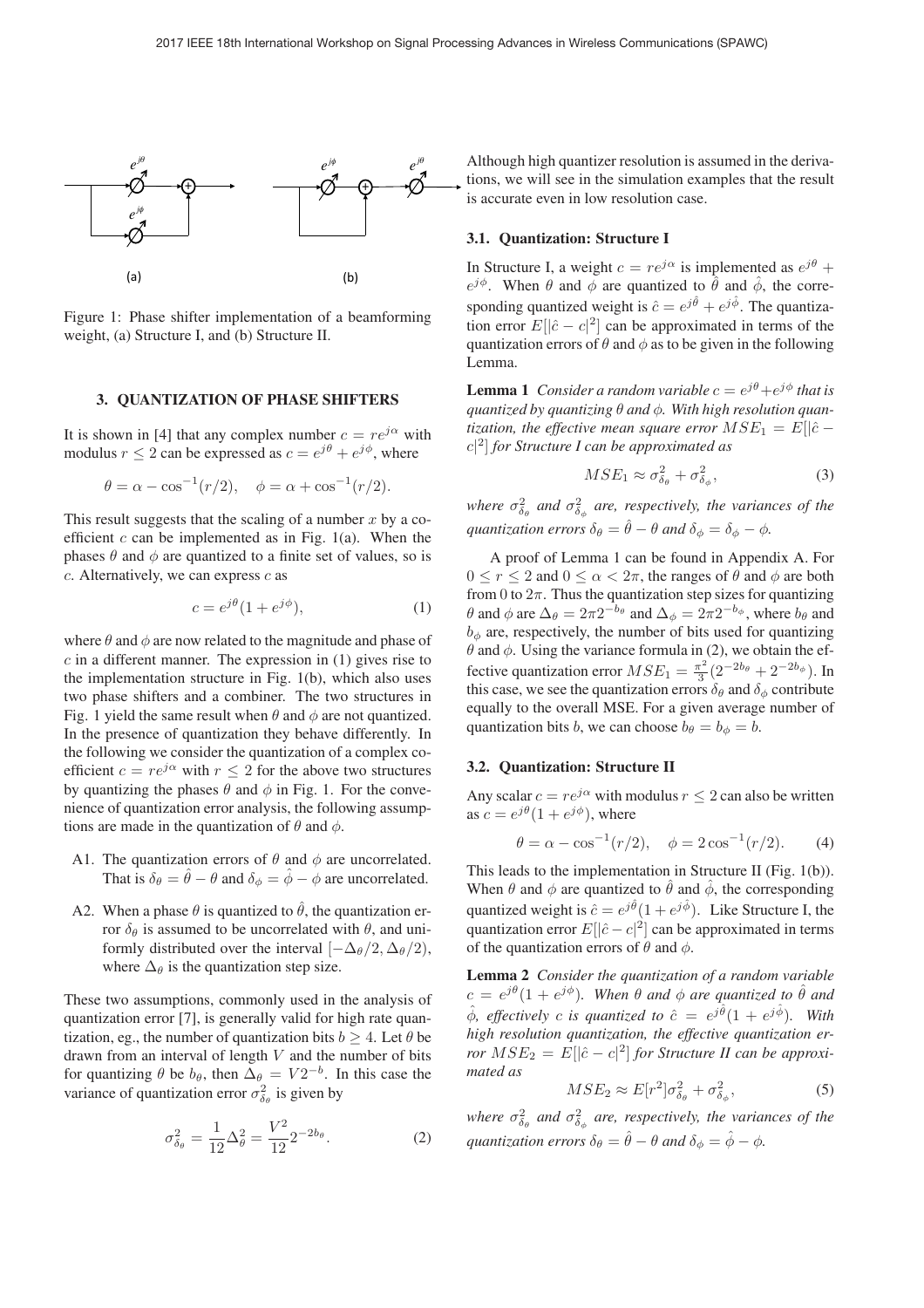A proof is give in Appendix B. For  $0 \le r \le 2$  and  $0 \le$  $\alpha < 2\pi$ , the range of  $\theta$  is from 0 to  $2\pi$ . Unlike Structure I, the range of  $\phi$  now is from 0 to only  $\pi$ . This is because  $\phi = 2 \cos^{-1}(r/2)$  and r is nonnegative. Thus the step sizes for quantizing  $\theta$  and  $\phi$  are, respectively,  $\Delta_{\theta} = 2\pi 2^{-b_{\theta}}$  and  $\Delta_{\phi} = \pi 2^{-b_{\phi}}$ , where  $b_{\theta}$  and  $b_{\phi}$  are, respectively, the number of bits used for quantizing  $\theta$  and  $\phi$ . Therefore the variances of  $\delta_{\theta}$  and  $\delta_{\phi}$  are respectively,

$$
\sigma_{\delta_{\theta}}^2 = \frac{\pi^2}{3} 2^{-2b_{\theta}}, \sigma_{\delta_{\phi}}^2 = \frac{1}{4} \frac{\pi^2}{3} 2^{-2b_{\phi}},
$$
 (6)

We obtain the effective quantization error

$$
MSE_2 \approx \frac{\pi^2}{3} \left( E[r^2] 2^{-2b_\theta} + \frac{1}{4} 2^{-2b_\phi} \right). \tag{7}
$$

We see the quantization errors  $\delta_{\theta}$  and  $\delta_{\phi}$  do not contribute to the overall MSE in the same way. Suppose the average number of bits that can be used for quantizing  $\theta$  and  $\phi$  is b and we are allowed to allocate bits between  $\theta$  and  $\phi$ . Let  $b_{\theta}$  and  $b_{\phi}$  be the numbers of bits that are used for quantizing  $\theta$  and  $\phi$ , respectively. Then the bit allocation problem becomes

$$
\min_{b_{\theta}, b_{\phi}} MSE_2, \quad \text{subject to } (b_{\theta} + b_{\phi})/2 = b.
$$

The bit allocation problem can be solved by applying arithmetic mean–geometric mean inequality on the expression in (7) as in Appendix C of [8]. The optimal solutions of  $b_{\theta}$  and  $b_{\phi}$  are  $b_{\theta} = b + \frac{1}{2} \log_2$  $(2\sqrt{E[r^2]})$  and  $b_{\phi} = 2b - b_{\theta}$ .

In the above derivation of  $MSE_2$ , the two phases  $\theta$  and  $\phi$  are quantized separately. One is quantized without consideration of the other. Observe that, instead of (4), we can also determine  $\theta$  and  $\phi$  using  $\phi = 2 \cos^{-1}(r/2)$  and  $\theta = \alpha - \phi/2$ . If we first quantize  $\phi$  to  $\hat{\phi}$ , the desired unquantized value of  $\theta$  is now changed to  $\alpha - \phi/2$ , which can then be quantized to obtain  $\hat{\theta}$ . Such an approach, still employing only scalar quantization, quantizes  $\theta$  and  $\phi$  jointly and has a smaller quantization error as we see next. Let the quantized  $\theta$  be  $\hat{\theta} = \alpha - \hat{\phi}/2 + \delta_{\theta}$ . Thus  $\hat{c} = e^{j(\hat{\theta} + \hat{\phi}/2)} 2 \cos(\hat{\phi}/2)$  can be expressed as  $\hat{\phi} = e^{j(\alpha + \hat{\phi}/2)} 2 \cos(\hat{\phi}/2)$ . Now the equiva be expressed as  $\hat{c} = e^{j(\alpha + \delta_{\theta})} 2 \cos(\hat{\phi}/2)$ . Now the equiva-<br>lent phase is affected only by the quantization error  $\delta_{\theta}$  rather lent phase is affected only by the quantization error  $\delta_{\theta}$  rather than both  $\delta_{\theta}$  and  $\delta_{\phi}$  as in the previous case. When  $\theta$  and  $\phi$ are thus quantized, the MSE can be approximated as

$$
MSE_2' \approx E[r^2]\sigma_{\delta_{\theta}}^2 + (1 - E[r^2]/4)\sigma_{\delta_{\phi}}^2, \qquad (8)
$$

which is smaller than that in (7) by  $E[r^2]/4\sigma_{\delta_{\phi}}^2$ . A proof of (8) can be found in Appendix C. The ranges of  $\theta$  and  $\phi$  are (8) can be found in Appendix C. The ranges of  $\theta$  and  $\phi$  are respectively  $[0, 2\pi)$  and  $[0, \pi]$ , the same as before. Using (6), we can rewrite  $MSE_2'$  as

$$
MSE_2' \approx \frac{\pi^2}{3} \left( E[r^2] 2^{-2b_\theta} + \frac{1}{16} (4 - E[r^2]) 2^{-2b_\phi} \right). \tag{9}
$$

Note that in such a joint quantization of  $\theta$  and  $\phi$ , only scalar quantization is needed. Quantization is done the same way as discussed earlier except for the computation of the desired  $\theta$ .

As an example, consider the quantization of a random variable  $c = re^{j\alpha}$ , where r is uniformly distributed over the interval [0, 2] and  $\alpha$  is uniformly distributed over [0,  $2\pi$ ). Fig. 2 shows the mean square quantization error for Structure I and the two quantization schemes of Structure II by averaging over  $10^5$  realizations. The theoretical mean square errors are computed using the formulas in (3), (7), and (9) Although the quantization error is analyzed under the assumption of high quantization resolution, we can see from Fig. 2 the results are accurate even for low resolution quantization too, except for the case of very low rate quantization  $b = 1$  for Structure I. We observe that Structure II with joint scalar quantization has a smaller error than that with separate quantization and the error is around half that of Structure I. For the beamforming simulation in Sec. 5, joint scalar quantization will be used for Structure II.



Figure 2: Mean square quantization error as a function of the average quantization bits  $b$ .

#### 4. QUANTIZATION OF BEAMFORMERS

Let us first consider the case when there is no quantization. When there is no quantization, the optimal beamformer is related to the singular vectors of the channel **H**. Let **v** and **u** be respectively the right and left singular vectors corresponding to the largest singular value  $\lambda$  of the channel. Then the optimal beamforming vector is **v** and the optimal receive combining vector is  $\mathbf{u}^{\dagger}$ , where  $\mathbf{u}^{\dagger}$  denotes the transpose and conjugate of **u**. The optimal unconstrained signal to noise ratio is  $SNR_{opt} = \lambda_0^2 \hat{P}_t / \sigma_n^2$ .<br>When the phase shifters at

When the phase shifters are of finite resolution, the transmit beamformer and receive combiner are only quantized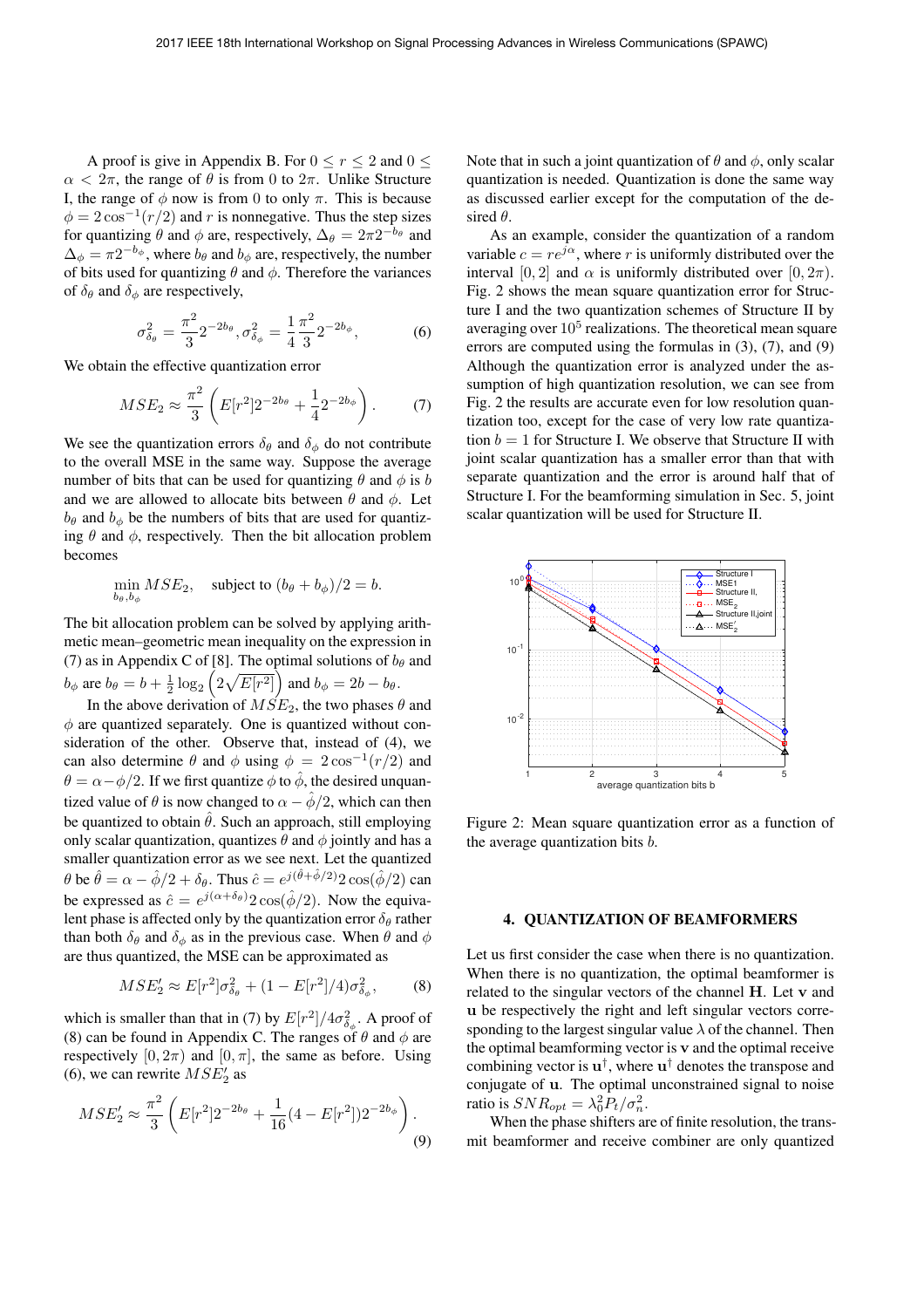versions of the optimal beamformer and combiner. Given the quantized beamformer  $\hat{f}$ , the optimal unconstrained combining vector is no longer the left singular vector of **H** corresponding to the largest singular value. It is the one that is matched to **Hf**. In what follows, we summarize the steps for quantizing the beamformer and combiner. (1) For a given channel **H**, we compute **v**, the right singular vector that corresponds to the largest singular value of **H**. (2) Apply a normalization factor  $\beta_f$  so that the entries of  $\mathbf{f} = \beta_f \mathbf{v}$ have modulus  $\leq 2$ . (3) Quantize each entry of f using one of the structures discussed in Sec. 3. (4) Compute the desired combiner  $(\mathbf{H}\hat{\mathbf{f}})^{\dagger}$  and normalize it to obtain  $\mathbf{g} = \beta_a (\mathbf{H}\hat{\mathbf{f}})^{\dagger}$ , where  $\beta_g$  is such that the entries of **g** have modulus  $\leq 2$ . (5) Quantize  $g$  to  $\hat{g}$  as in Step  $(3)$ .

In the above discussion, THIC with finite-resolution phase shifters is considered for beamforming. We can also apply THIC when multiple substreams are transmitted and precoders used, as detailed in [11].

#### 5. SIMULATIONS

For the evaluation of the proposed quantization schemes, we adopt the clustered channel representation [3][10]. The channel consists of  $N_{cl}$  clusters and each cluster contains  $N_{ray}$  propagation paths,

$$
\mathbf{H} = \frac{1}{\sqrt{N_{cl}N_{ray}}} \sum_{k=1}^{N_{cl}} \sum_{\ell=1}^{N_{ray}} \alpha_{k\ell} \mathbf{a}_r(\phi_{kl}^r) \mathbf{a}_t^\dagger(\phi_{kl}^t), \qquad (10)
$$

where  $\alpha_{k\ell}$  is the complex gain of the  $\ell$ th ray in the kth cluster, assumed to be zero mean Gaussian and of unity variance. The vectors  $\mathbf{a}_t(\phi_{kl}^t)$  and  $\mathbf{a}_r(\phi_{kl}^r)$  are, respectively, the transmit and receive antenna array response vectors, detertransmit and receive antenna array response vectors, determined respectively by angle of departure  $\phi_{kl}^t$  and angle of arrival  $\phi_{kl}^r$ . The angles  $\phi_{kl}^t$  and  $\phi_{kl}^r$  are of a truncated Laplacian distribution [9][10], with means  $\bar{\phi}_k^t$  and  $\bar{\phi}_k^r$ , and standard deviations  $\sigma_{\phi_k}^t$  and  $\sigma_{\phi_k}^r$ , respectively. The means  $\bar{\phi}_k^t$ and  $\bar{\phi}_k^r$  are assumed to be uniformly distributed over  $[0, 2\pi)$ .<br>The array response for a uniform linear array with M anten-The array response for a uniform linear array with  $N$  antennas is given by  $\mathbf{a}(\phi) = \begin{bmatrix} 1 & e^{j2\pi d \sin(\phi)} \cdots e^{j2\pi d (N-1) \sin(\phi)} \end{bmatrix}^T$ <br>where *d* is the antenna spacing normalized by the wavewhere  $d$  is the antenna spacing normalized by the wavelength.

Consider a beamforming system with one RF chain over a channel described by (10) with  $d = 1/2$  and  $N_t = N_r$ 16. The standard deviations  $\sigma_{\phi_k}^t$  and  $\sigma_{\phi_k}^r$  are 7.5°,  $N_{cl} = 3$ ,  $N_{cl} = 10$  and 10<sup>5</sup> apparels are used in the performance  $N_{raw} = 10$  and  $10^5$  channels are used in the performance evaluation. Fig. 3(a) shows the bit error rate (BER) performance when QPSK symbols are transmitted. The coefficients of the optimal beamforming and combining vectors are quantized using Structures I or II in Fig. 1 with  $b = 1.5$ , and 2 bits, where  $b$  is the average number of quantization bits. Compared to the unconstrained optimal beamforming,



Figure 3: Beamforming system with  $N_t = N_r = 16$ , (a) BER performance, and (b) average SNR vs. average number of quantization bits.

the SNR degradation for  $b = 2$  is around 0.8 dB for Structure II and 2.5 dB for Structure I when the BER is <sup>10</sup><sup>−</sup><sup>5</sup>. For  $b = 1.5$ , the angles  $\theta$  and  $\phi$  in both structures are quantized using 2 bits and one bit, respectively. The performance of Structure II with  $b = 1.5$  is about the same as that of Structure I with  $b = 2$  bits; a simpler one-bit quantizer can be used for quantizing  $\phi$  in Structure II. Also shown in Fig. 3(a) are the curves of sparse precoding and combining (SPC) [3] with two RF chains at the transmitter and receiver. With two RF chains, the SPC analog precoder consists of two constant-modulus beamsteering vectors, each corresponding to an appropriately chosen propagation path. In this case the number of phase shifters used in SPC is the same as that in Structure I or II, which requires two phase shifters for each antenna weight. With either Structure I or II, the beamformer is a quantized version of the optimal beamformer; the direction of the beam better matches that of the optimal beamformer and a performance closer to that of the optimal beamformer can be achieved. In Fig. 3(b), the average